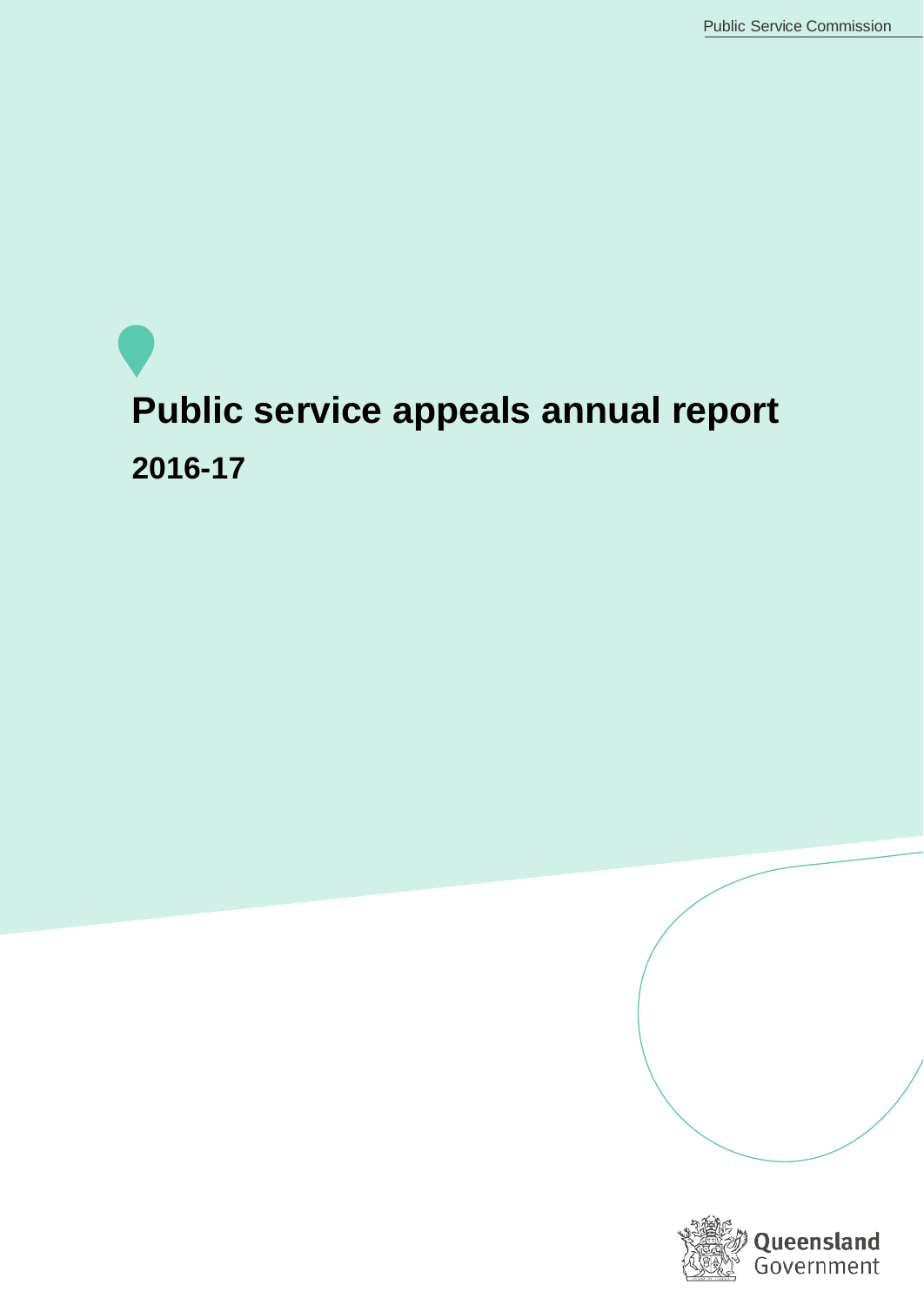#### **Public service appeals annual report 2016-17**

Published by the State of Queensland (Public Service Commission), January 2018.



This document is licensed under a Creative Commons Attribution 3.0 Australia licence. To view a copy of this licence, visit creativecommons.org/licenses/by/3.0/au

© State of Queensland (Public Service Commission) 2017

You are free to copy, communicate and adapt the work, as long as you attribute the State of Queensland (Public Service Commission).

For more information contact:

Workforce Policy and Legal, Public Service Commission, PO Box 15190, City East, Brisbane QLD 4002, email [commission.psc@psc.qld.gov.au,](mailto:commission.psc@psc.qld.gov.au) phone (07) 3003 2800.

An electronic version of this document is available at <https://www.qld.gov.au/gov/appeal-decision-affecting-your-employment>

#### **Disclaimer:**

The content presented in this publication is distributed by the Queensland Government as an information source only. The State of Queensland makes no statements, representations or warranties about the accuracy, completeness or reliability of any information contained in this publication. The State of Queensland disclaims all responsibility and all liability (including without limitation for liability in negligence) for all expenses, losses, damages and costs you might incur as a result of the information being inaccurate or incomplete in any way, and for any reason reliance was placed on such information.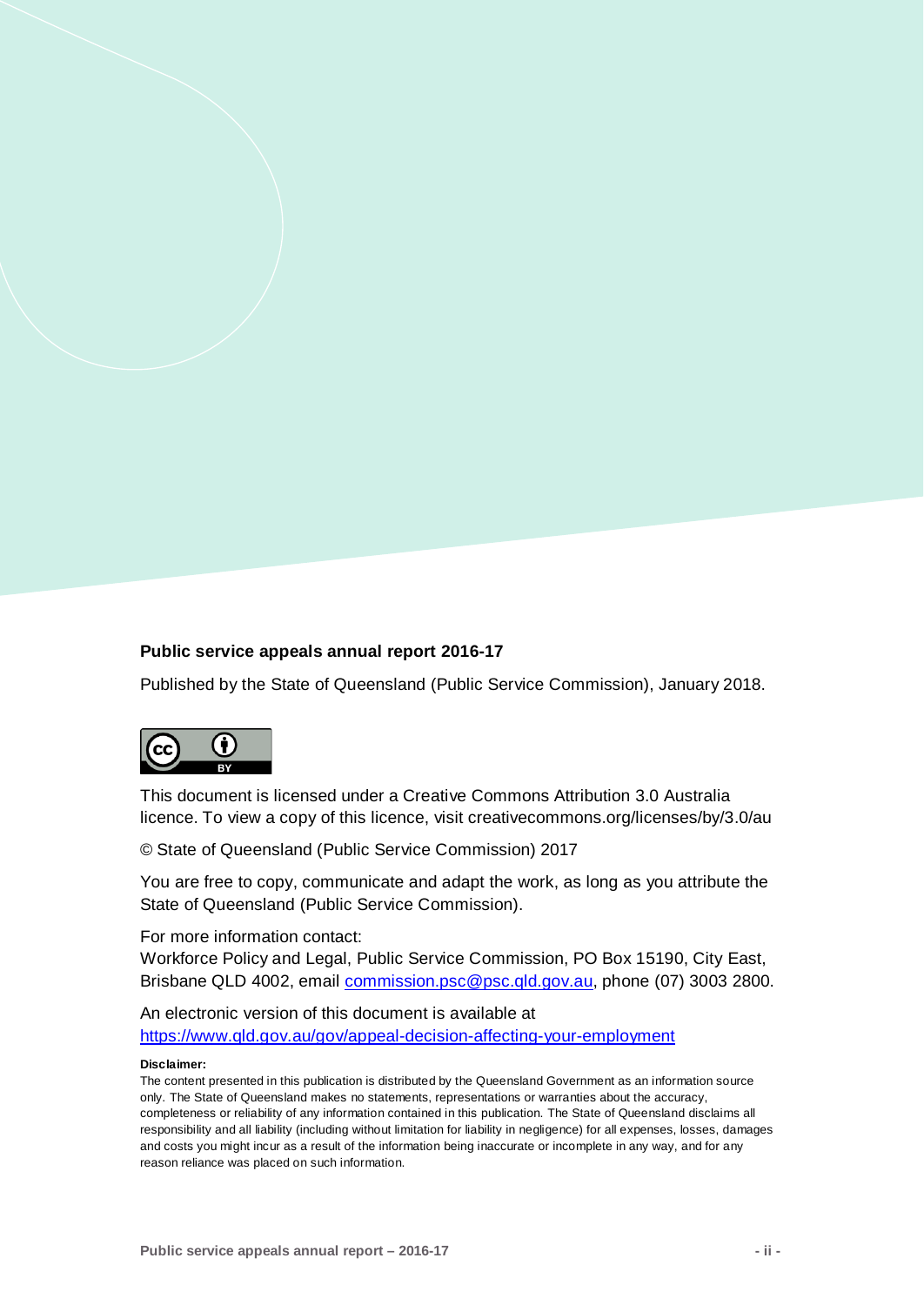# **Contents**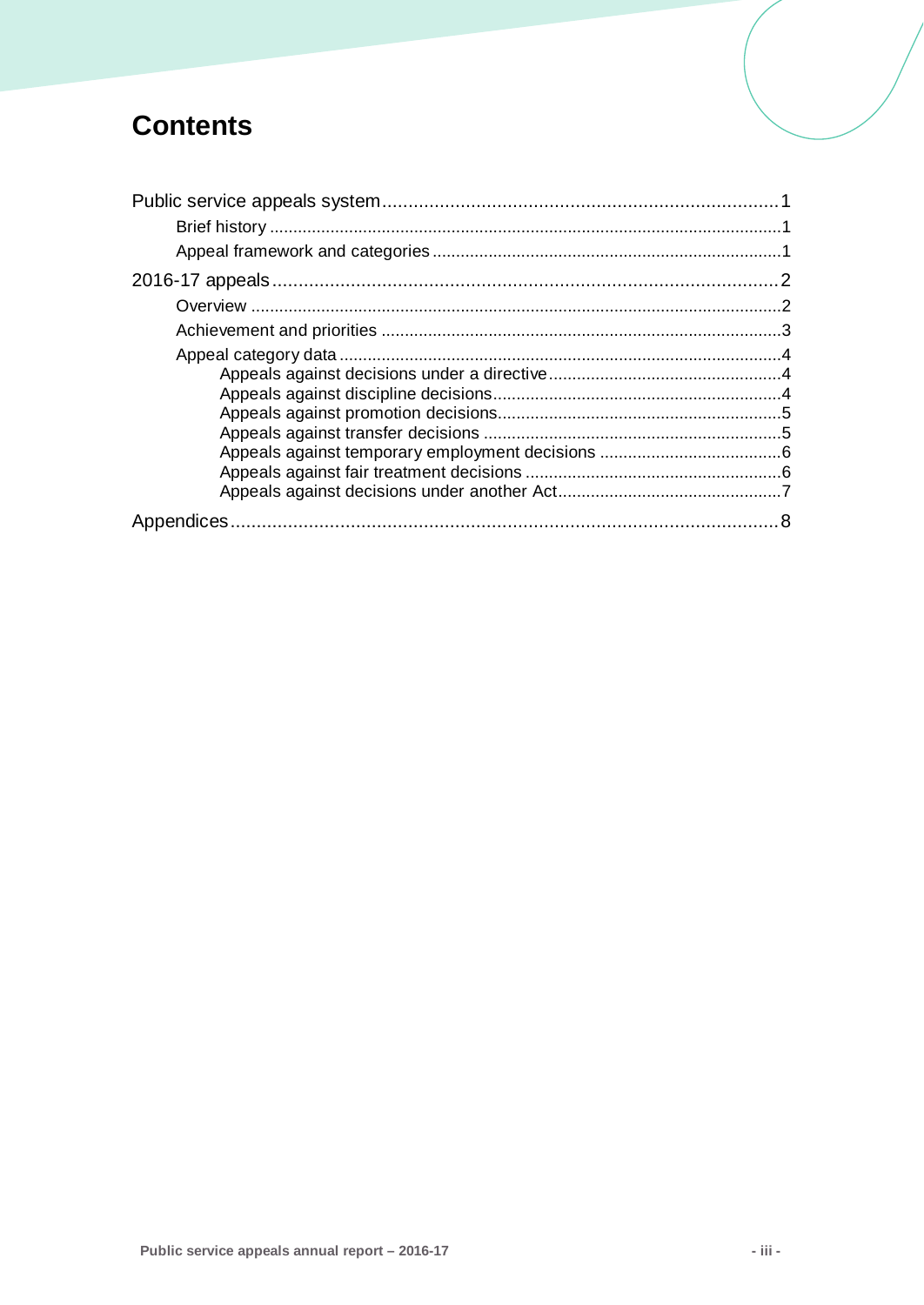The Hon. Annastacia Palaszczuk MP Premier of Queensland Minister for the Arts Level 40 1 William Street BRISBANE QLD 4000

Dear Premier

I am pleased to submit the annual report on public service appeals for the 2016-17 financial year.

The *Public Service Act 2008* (PS Act) enables employees to seek external review of certain employment decisions through the lodgement of a public service appeal with the Queensland Industrial Relations Commission. Appeals are heard and determined by independent IRC members, appointed by the Governor in Council under section 88A of the PS Act.

This report has been prepared in compliance with section 218C of the PS Act, and provides information on appeals started, lapsed, withdrawn and decided during the 2016-17 financial year. The report also includes information about activities that have been undertaken during 2016-17 that may have impacted on public service appeals.

Should you require any further information about a matter mentioned in this report, I am happy to assist.

Yours sincerely

Robert Setter **Commission Chief Executive Public Service Commission**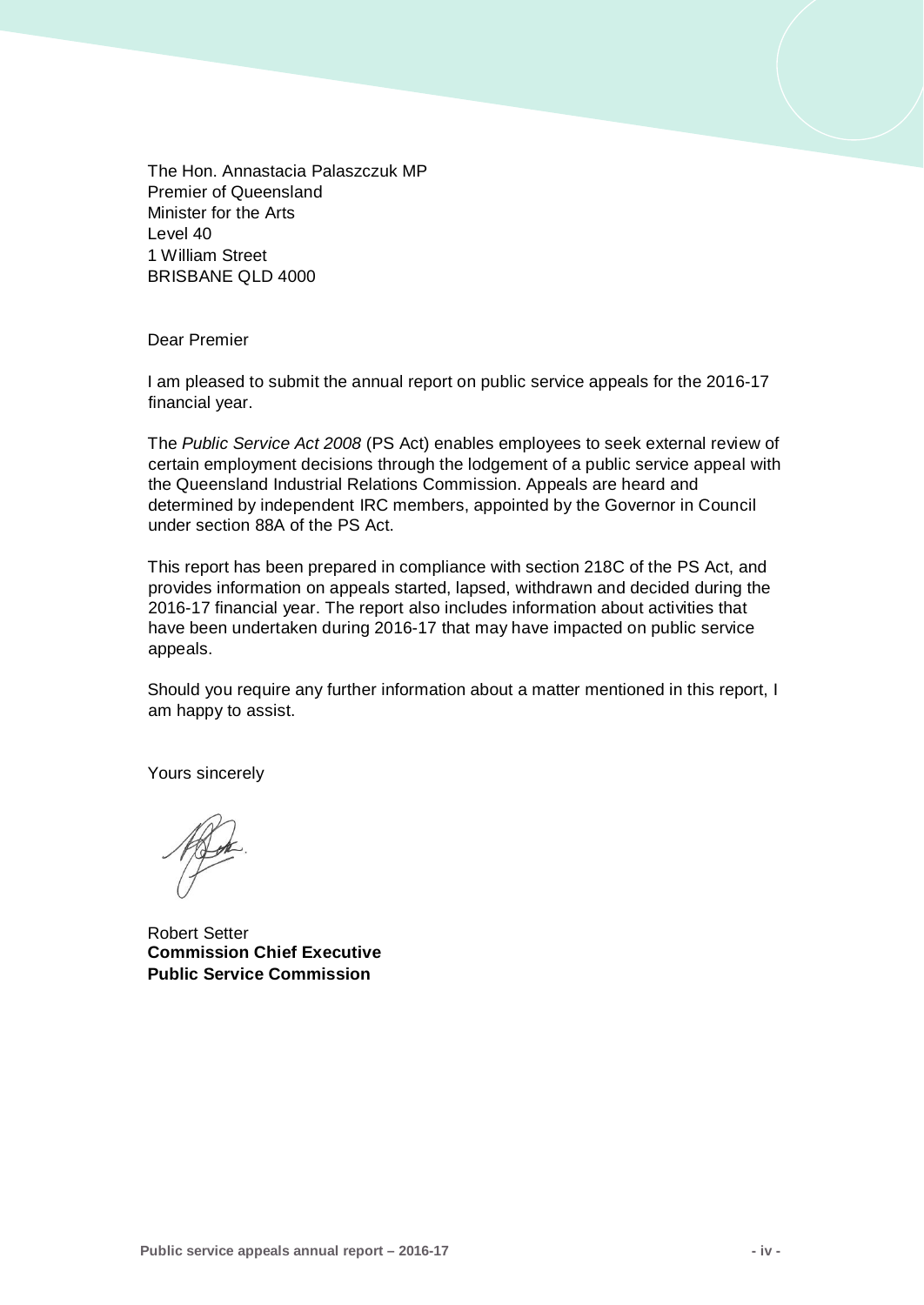# <span id="page-4-0"></span>**Public service appeals system**

# <span id="page-4-1"></span>Brief history

The public service appeal system, established under the *Public Service Act 2008* (PS Act), provides an avenue for Queensland public service employees to seek an external review of certain employment decisions that affect them. Appeal rights operate in addition to other external review processes, including those provided for in the *Industrial Relations Act 2016*. Review rights—such as appeals—support integrity, accountability, and ethical and equitable work practices and decisions in the public service.

Appeal rights in their current form can be traced back to the now repealed *Public Sector Management Commission Act 1990* and have been heard and decided by various bodies and officers since that time, as set out in Table 1.

| <b>Date</b>                      | Officer/body with jurisdiction to hear and decide public service<br>appeals                                                                                                                                   |
|----------------------------------|---------------------------------------------------------------------------------------------------------------------------------------------------------------------------------------------------------------|
| 1990-1996                        | Commissioner for Public Sector Equity or the Classification Review<br>Tribunal.                                                                                                                               |
| 1996-2010                        | Appeals made to the Public Service Commissioner (who delegated<br>power under the legislation to appropriately qualified public service<br>employees to hear and decide appeals of public service employees). |
| 1 November 2010-<br>30 June 2012 | Statutory role of appeals officer who was appointed as a Senior<br>Executive of the public service. Sessional adjudicators were also<br>used as required by a delegation from the appeals officer.            |
| 1 July 2012-<br>present          | IRC members (previously appeals officers) who are also members of<br>the Queensland Industrial Relations Commission.                                                                                          |

## **Table 1: Jurisdiction to hear and decide public service appeals**

# <span id="page-4-2"></span>Appeal framework and categories

Chapter 7 of the PS Act provides the framework for appeals, setting out finite categories of appeal, establishing criteria for eligibility to appeal, and specifying the functions of IRC members and their decision-making authority.

Appeals may only be lodged about:

- a decision to take, or not to take, action under a directive;
- a decision under a disciplinary law to discipline;
- a decision to promote a public service officer (a promotion decision);
- a decision to transfer a public service officer (a transfer decision);
- a decision under section 149 that a temporary employee's employment in a department is to continue as a temporary employee (a temporary employment decision);
- (*new*) a decision under section 149A that the employment of a casual employee in a department is to continue as a casual employee (a casual employment decision);
- (*new*) a decision a public service employee believes is unfair and unreasonable (a fair treatment decision); and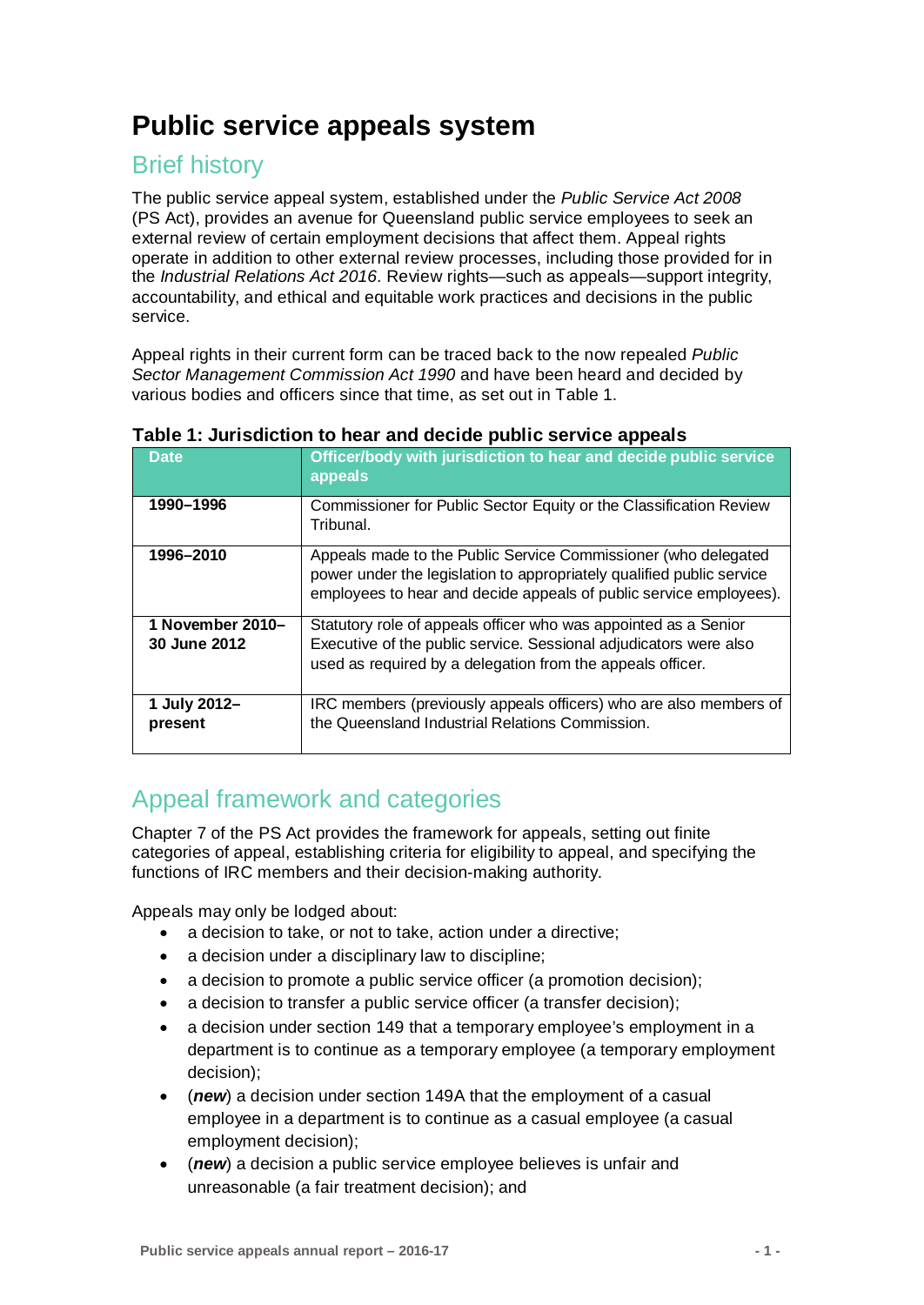• a decision about anything else against which another Act allows a person to appeal.<sup>[1](#page-5-2)</sup>

The ability to appeal a casual employment decision and a fair treatment decision are new appeal rights, introduced in March 2017 in response to the recommendations within the '*A review of the industrial relations framework in Queensland*: A Report of the Industrial Relations Legislative Reform Reference Group December 2015' (IR Reform Report). The resulting changes to the PS Act also gave IRC Members the power to substitute a decision not to convert a temporary employee to permanent following a review of their employment status under s.149 of the PS Act. Prior to those amendments an IRC Member could only confirm an agency's decision or set the decision aside and return the issue to the decision maker.

Only employees directly affected by the decision in question can lodge an appeal about the decision.

An IRC member must perform their duties independently, impartially, fairly and in the public interest, and cannot be directed by the Public Service Commission (PSC), the Commission Chief Executive (CCE) of the PSC, or any minister.

# <span id="page-5-0"></span>**2016-17 appeals**

# <span id="page-5-1"></span>**Overview**

<span id="page-5-2"></span><u>.</u>

During the [2](#page-5-3)016-17 financial year, 75 appeals<sup>2</sup> were lodged and 73 appeals were finalised.[3](#page-5-4) Nine of the appeals lodged during 2016-17 were not finalised during the financial year, and the outcomes will be included in next year's annual report.

The number of appeals lodged on a yearly basis has remained relatively stable over the past four years, following a notable decrease after 2012-13 (**Chart 1**). The decline in appeals lodged following 2012-13 coincided with the removal of the managing employee complaints directive which allowed employees to appeal the handling of complaints under that directive. This directive was reinstated in March 2017. The reinstatement of the directive did not impact the number of appeals lodged in the 2016-17 period. However, the impact of reinstating that directive and the changes to appeal grounds for casual and temporary conversion decisions and fair treatment decisions will only become apparent from 2017-2018.

<sup>1</sup> For example, certain actions/decisions made under the *Public Interest Disclosure Act 2010* can be appealed.

<span id="page-5-3"></span><sup>&</sup>lt;sup>2</sup> This includes nine appeals that were lodged during 2016-17 but were not decided during the financial year.

<span id="page-5-4"></span><sup>3</sup> This includes seven appeals that were lodged during 2015–16 but finalised in 2016-17.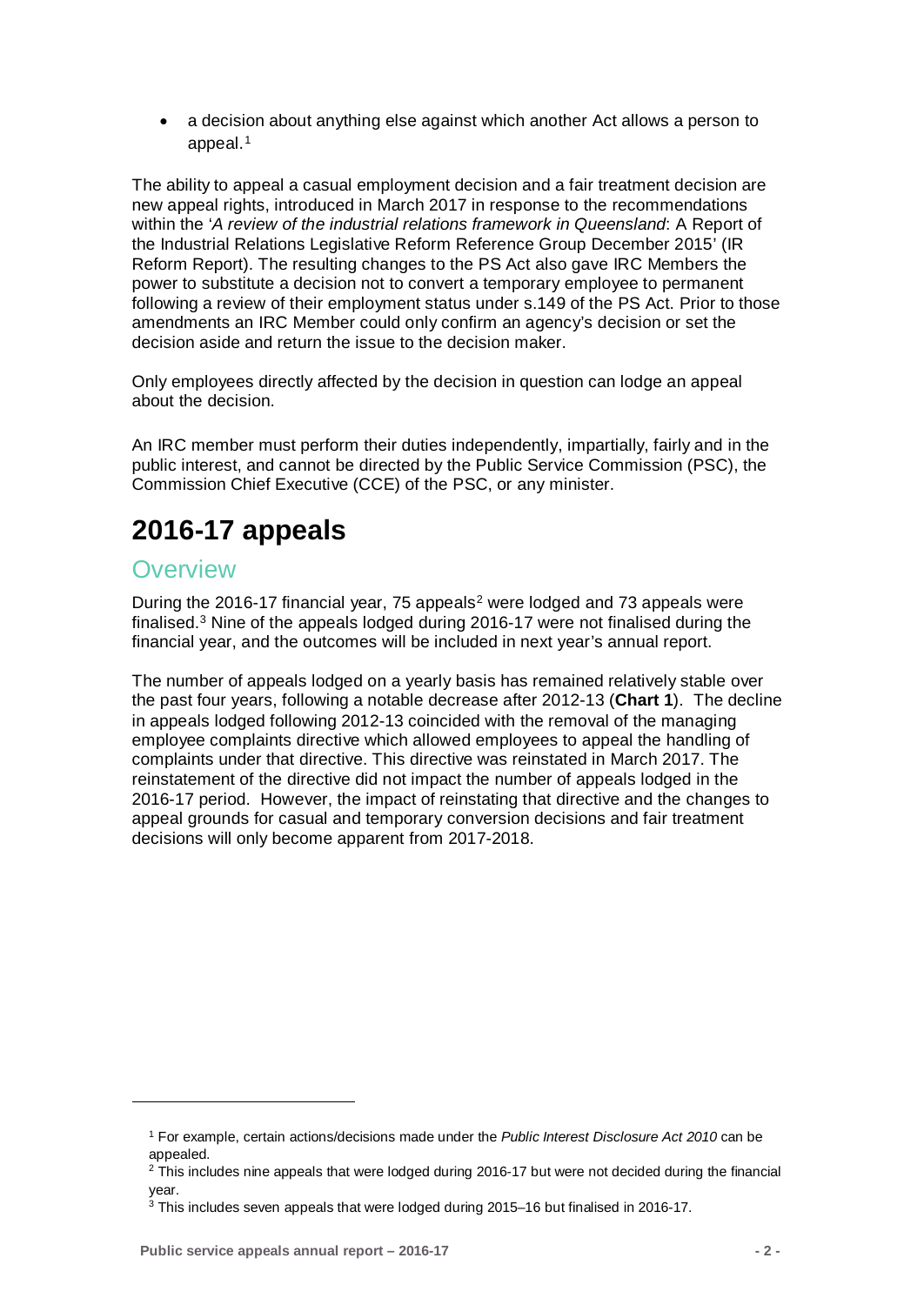

**Chart 1: Appeals lodged, finalised and allowed (2011–12 to 2016–17)**

The average timeframe from lodgement to finalisation of appeals finalised during 2016–17 was 71.0 days – an increase from 53.4 days in 2015–16.

Principally, this increase was due to one matter that took over 500 days to finalise. That matter was a discipline appeal lodged in 2015 but was held in abeyance pending the outcome of a reinstatement application in the Industrial Registry. The appeal was ultimately dismissed in August 2016 after the application for reinstatement failed and the appellant lost standing to appeal.

# <span id="page-6-0"></span>Achievement and priorities

During 2016-17, the PSC continued its focus on providing development opportunities to human resource (HR) professionals, managers and executives. Managerial capability is a key factor in effective decision making, whether about project and program outcomes or the management of staff. Poor decisions, or poor communication about decisions, is often an underlying factor in public service appeals.

The PSC's key initiatives included the continuation of the:

- Executive Capability and Development (ECAD) program (targeting executives);
- Leadership Capability and Development (LCAD) program (targeting senior leaders);
- HR capability and development programs; and
- PSC's Conduct and Performance Excellence (CaPE) service.

The capability and development programs are initiatives through which targeted cohorts participate in a capability assessment, identifying areas of strength and focus for development. These programs provide an individual, agency and sector wide picture of our leaders, supporting effective workforce planning and enable targeting of training and development offerings.

The CaPE service, which commenced on 1 July 2014, supports managers and HR professionals in agencies to promote excellent conduct and high performance, as well as manage poor conduct and performance. CaPE's role is to provide the support,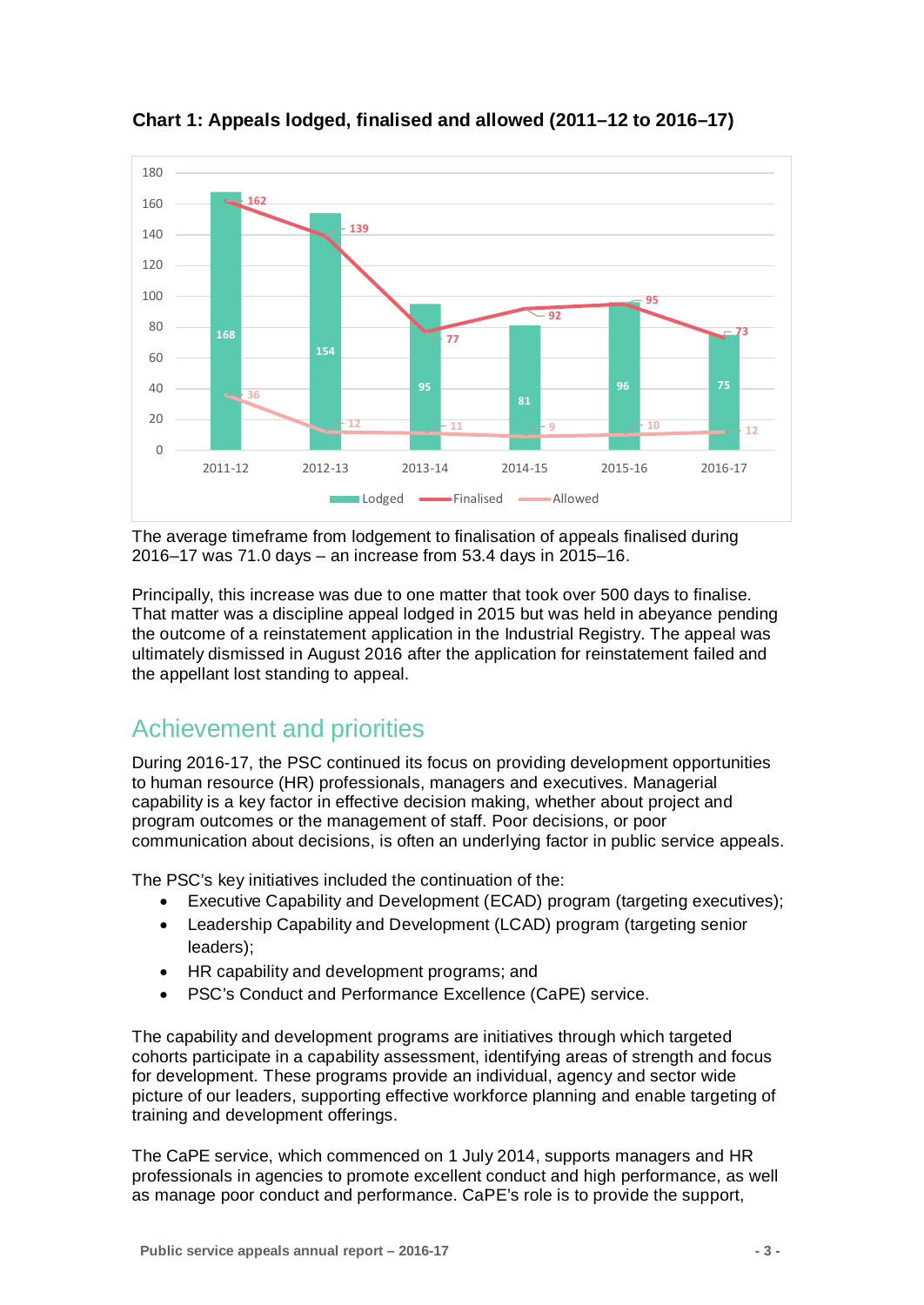systems and access to skills that agencies need to better manage conduct and performance.

In response to the legislative changes following the IR Reform Report, the PSC provided information sessions and workshops which addressed these changes, as well as other important matters such as how to respond to common workplace conflicts.

The PSC also provides managers and HR professionals with advice on the Queensland Government's workforce legislation and policy via the 'CaPE and HR Assist' advisory service.

The PSC's work represents a considerable investment in our people leaders, ensuring they understand and can articulate the expectations of public service employees, and equipping them to fulfil their obligations under section 26 of the PS Act, which requires public service managers to proactively manage the work performance and personal conduct of their reports.

While there is a high percentage of agency decisions upheld on appeal there is always opportunity for improvement. The PSC will continue to monitor appeal decisions particularly following the changes to appeal grounds in 2017 and also in relation to discipline and promotion appeals.

# <span id="page-7-0"></span>Appeal category data

This section of the report provides information on the appeals started, lapsed, withdrawn and decided for each appeal category under the PS Act. The appendices provide a breakdown of appeal decisions per appeal category and agency.

In addition to the below, there were two appeals which did not fall into an appeal category.

## <span id="page-7-1"></span>**Appeals against decisions under a directive**

Section 194(1)(a) of the PS Act allows an aggrieved employee to lodge an appeal against a decision to take, or not take, action under a directive. Directives under the PS Act are binding instruments issued by the commission chief executive or the industrial relations Minister under sections 53 and 54 respectively.

In 2016-17, ten appeals were finalised under this appeal category, down from twelve in 2015-16. The outcomes of the appeals are set out in Table 1.

|         | TANIV TI VALVVIIIV VI IIIKHOOM APPOMIO AYAIHOL AOVIOIVII AHMOL A MILOOLITO |               |                            |                       |                   |           |              |
|---------|----------------------------------------------------------------------------|---------------|----------------------------|-----------------------|-------------------|-----------|--------------|
| Year    | <b>Allowed Dismissed</b>                                                   | <b>Lapsed</b> | <b>Declined</b><br>to hear | No right<br>of appeal | <b>Negotiated</b> | Withdrawn | <b>Total</b> |
| 2016-17 |                                                                            |               |                            |                       |                   |           | 10           |
| 2015-16 |                                                                            |               |                            |                       |                   |           | 12           |
| 2014-15 |                                                                            |               |                            |                       |                   |           |              |

### **Table 1: outcome of finalised appeals against decision under a directive**

## <span id="page-7-2"></span>**Appeals against discipline decisions**

Section 194(1)(b) of the PS Act provides that an employee may lodge an appeal against a decision under disciplinary law to discipline.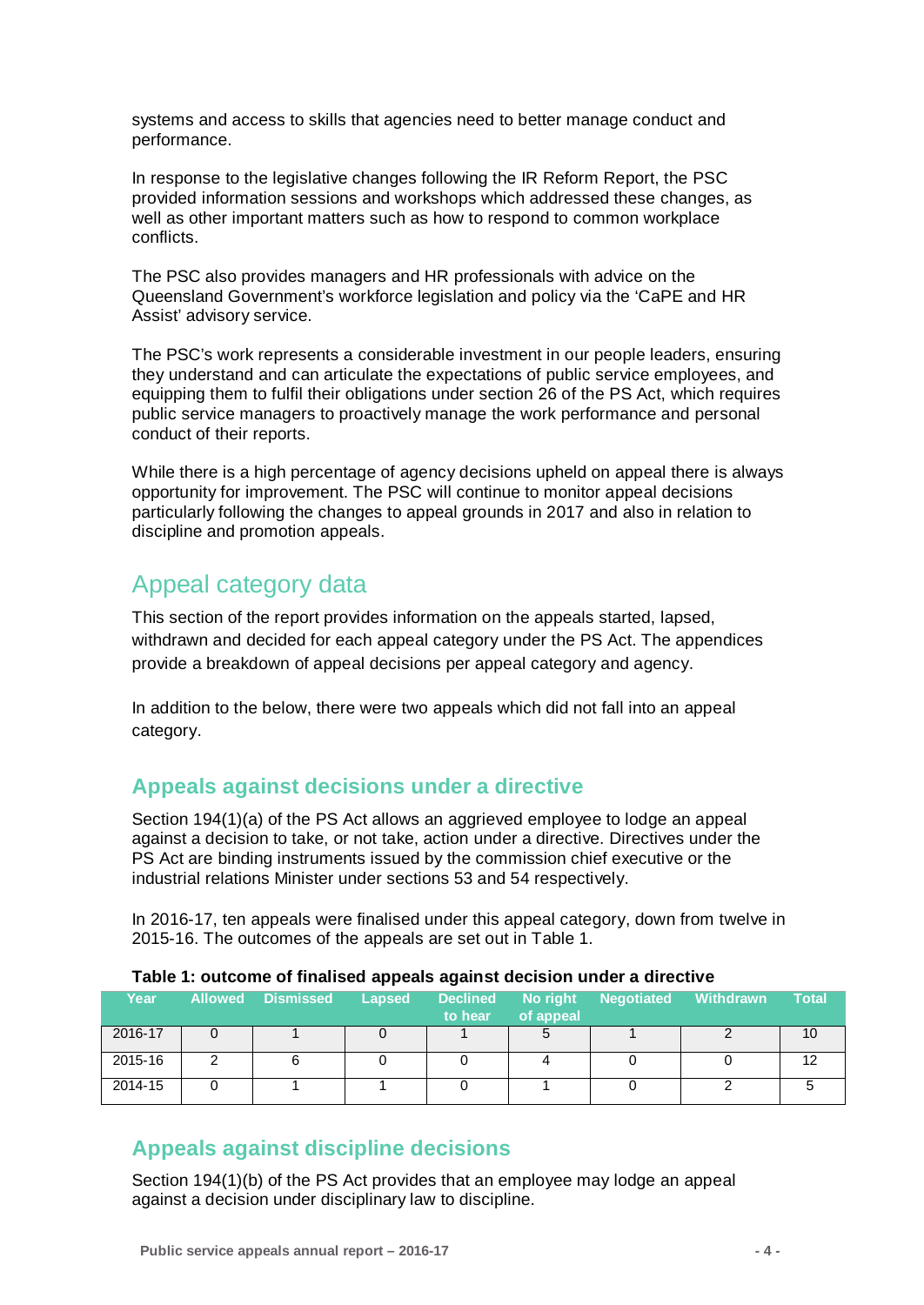During 2015-16 QIRC members favoured a narrower interpretation of this appeal category by finding that a disciplinary finding decision and decision on disciplinary action are two components of a single disciplinary decision. Previously, the interpretation was that an appeal under this category could be after a decision was made that disciplinary grounds exist *and* when a decision was made to impose disciplinary action (excluding termination of employment).[4](#page-8-2) This change in approach may have contributed to the reduced number of discipline decisions lodged during 2016-17.

Discipline decisions remain the highest category of appeals, despite the number lodged reducing from 57 in 2015-16 to 40 in 2016-17. Table 2 sets out the outcomes of such appeals. Two appeals under this category were lodged but not finalised during 2016-17.

| Year    | <b>Allowed</b> | <b>Dismissed</b> | <b>Lapsed</b> | <b>Declined</b><br>to hear | No right<br>of appeal | <b>Negotiated</b> | <b>Withdrawn</b> | Total |
|---------|----------------|------------------|---------------|----------------------------|-----------------------|-------------------|------------------|-------|
| 2016-17 | 10             | 13               |               |                            |                       |                   |                  | 40    |
| 2015-16 |                | 15               |               |                            | 11                    |                   | 21               | 57    |
| 2014-15 | 6              | 24               |               |                            |                       |                   | 14               | 53    |

#### **Table 2: outcome of finalised appeals against discipline decisions**

## <span id="page-8-0"></span>**Appeals against promotion decisions**

Section 194(1)(c) of the PS Act allows an employee to lodge an appeal against a promotion decision. A 'promotion decision' is the appointment of an existing permanent public service employee to a higher classification level. To appeal, the employee must be a public service officer (a tenured employee) who applied for the position in question.

Appeals against promotion decisions was the second highest category of appeals, with 17 appeals finalised in 2016-17. Table 3 provides the outcomes of promotion decision appeals finalised in 2016-17. One appeal under this category was lodged but not finalised during 2016-17.

| Year    | <b>Allowed</b> | <b>Dismissed</b> | <b>Lapsed</b> | No right of<br>appeal | Withdrawn | <b>Total</b> |
|---------|----------------|------------------|---------------|-----------------------|-----------|--------------|
| 2016-17 |                |                  |               |                       |           |              |
| 2015-16 |                |                  |               |                       |           |              |
| 2014-15 |                |                  |               |                       |           | 19           |

#### **Table 3: outcome of finalised appeals against promotion decisions**

## <span id="page-8-1"></span>**Appeals against transfer decisions**

Section 194(1)(d) of the PS Act allows an employee to lodge an appeal against a decision to transfer the employee. A transfer occurs where an employee remains engaged at the same classification level but is directed to undertake different duties and/or at a different location.

<span id="page-8-2"></span><u>.</u>

<sup>4</sup> Employees can seek review of a termination decision through the Queensland Industrial Relations Commission.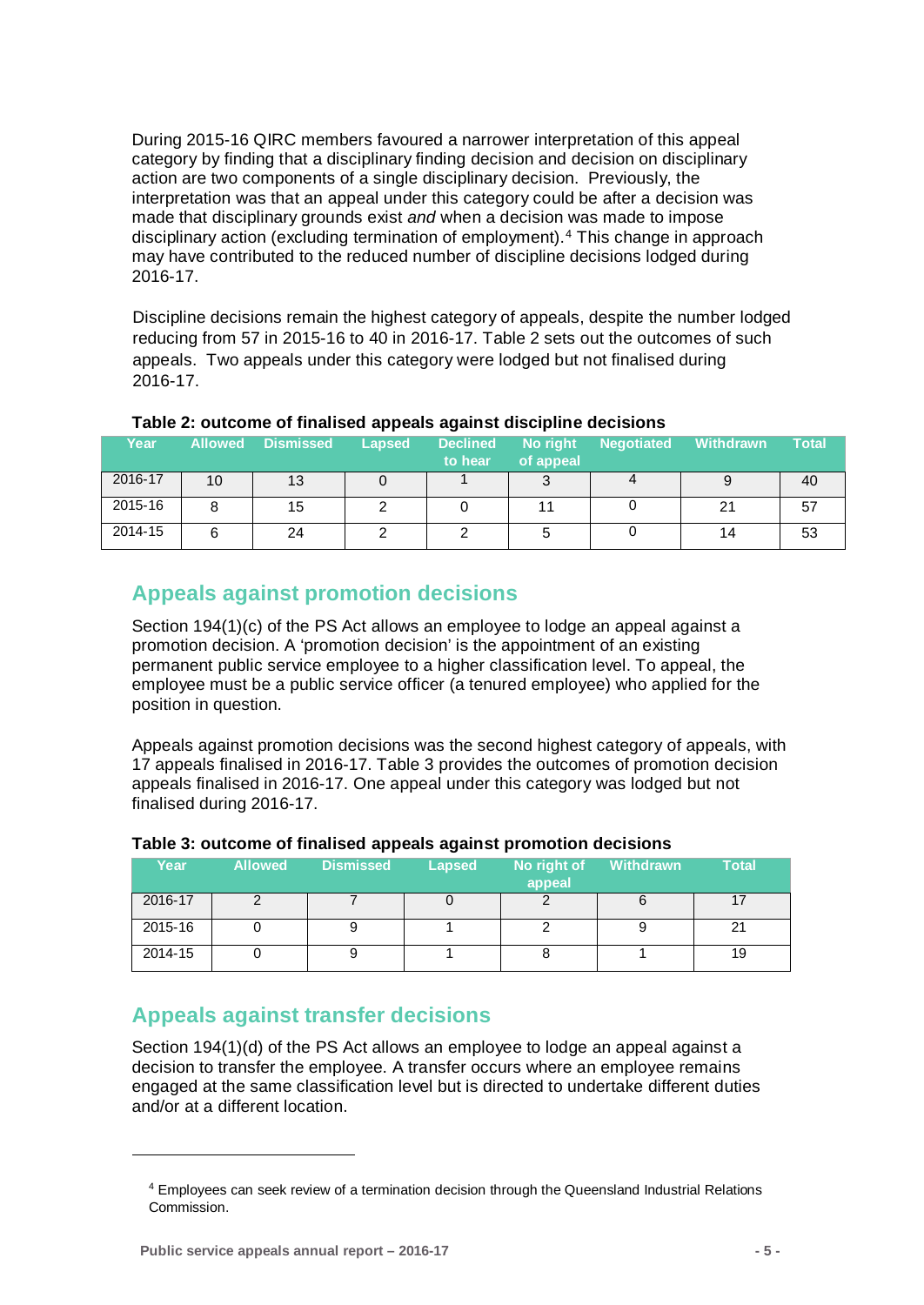Three appeals against transfer decisions were finalised in 2016-17, in line with the number finalised during 2015-16. Table 4 sets out the outcomes of the transfer appeals.

|         |                | .                |                       |           |              |
|---------|----------------|------------------|-----------------------|-----------|--------------|
| Year    | <b>Allowed</b> | <b>Dismissed</b> | No right of<br>appeal | Withdrawn | <b>Total</b> |
| 2016-17 |                |                  |                       |           |              |
| 2015-16 |                |                  |                       |           |              |
| 2014-15 |                |                  |                       |           |              |

#### **Table 4: outcome of finalised appeals against transfer decisions**

## <span id="page-9-0"></span>**Appeals against temporary employment decisions**

Under section 149 of the PS Act, the employment of a temporary employee must be reviewed to determine whether the employee should continue as a temporary employee or be converted to tenured (permanent) status. An initial review is required after two years of service in the same or substantially the same role, then every year thereafter.

Section 194(1)(e) of the PS Act allows a temporary employee to appeal against a decision to continue their employment on a temporary basis.

One appeal under this category was lodged, but not finalised, during 2016–17. Table 5 highlights that the last temporary employment appeal decisions were finalised during 2014-15.

| Year    | <b>Allowed</b> | <b>Dismissed</b> | <b>Lapsed</b> | No right of<br>appeal | <b>Withdrawn</b> | <b>Total</b> |
|---------|----------------|------------------|---------------|-----------------------|------------------|--------------|
| 2016-17 |                |                  |               |                       |                  |              |
| 2015-16 |                |                  |               |                       |                  |              |
| 2014-15 |                |                  |               |                       |                  |              |

### **Table 5: outcome of finalised appeals against temporary employment decisions**

## <span id="page-9-1"></span>**Appeals against fair treatment decisions**

Section 194(1)(eb) of the PS Act is a new appeal category, allowing an employee to appeal a decision they believe is unfair and unreasonable. This appeal category was introduced in March 2017 in response to the recommendations of the IR Reform Report.

As outlined in Table 6, two fair treatment decision appeals were finalised during 2016-17. Five further appeals were lodged, but not finalised, during 2016–17.

### **Table 6: outcome of finalised appeals against fair treatment decisions**

| Year    | No right of appeal | <b>Withdrawn</b> | <b>Total</b> |
|---------|--------------------|------------------|--------------|
| 2016-17 |                    |                  | -            |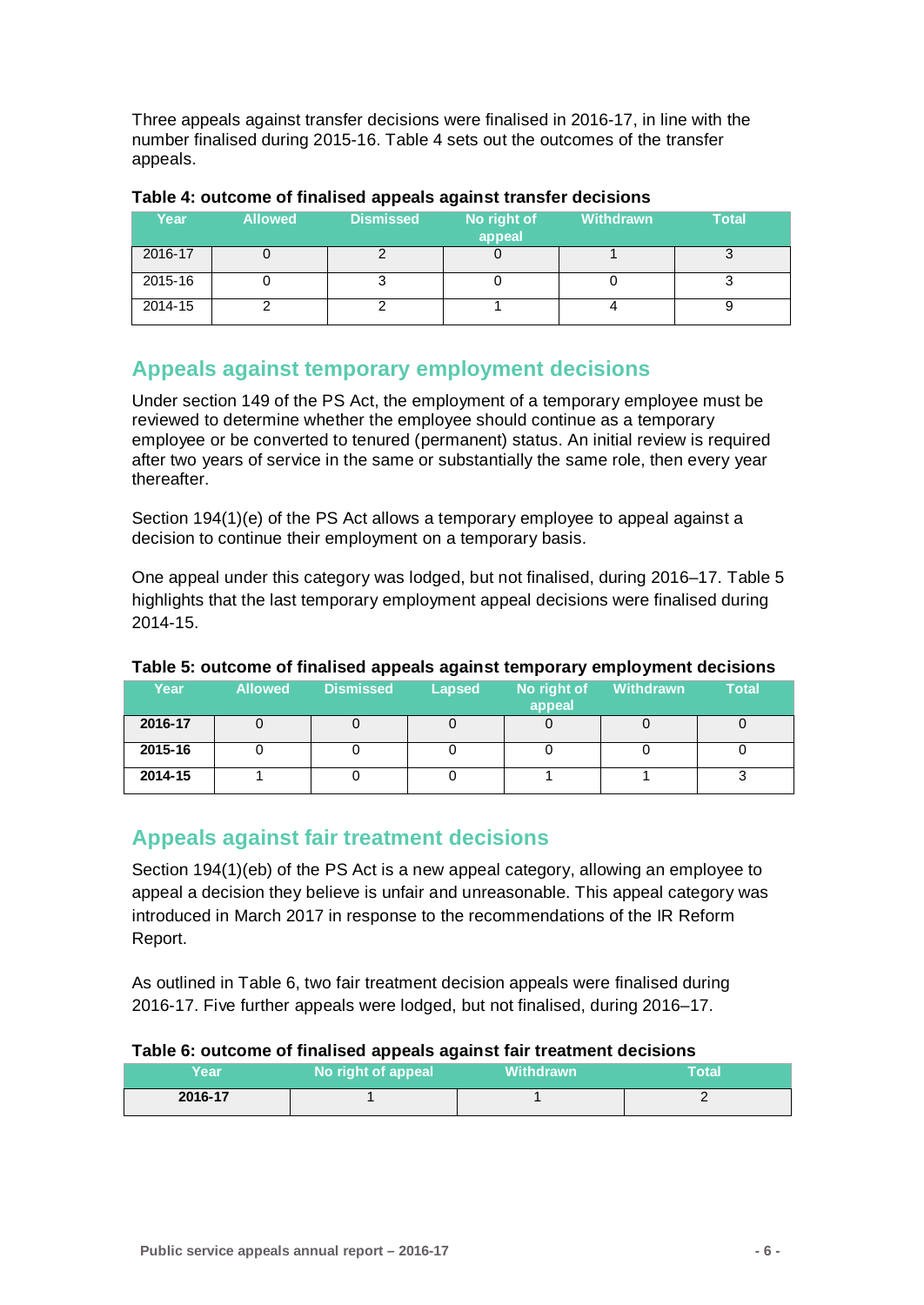# <span id="page-10-0"></span>**Appeals against decisions under another Act**

Section 194(1)(f) of the PS Act allows an appeal to be made about anything else against which another Act allows a person to appeal.

One appeal against a decision under another Act was finalised during 2016-17. As outlined in Table 7, this is the only appeal against decisions under another Act that has been lodged and finalised in recent years. The appeal was against a decision of an agency made under the *Public Interest Disclosure Act 2010.* 

## **Table 7: outcome of finalised appeals against decisions under another Act**

| Year    | <b>Dismissed</b> | <b>Total</b> |
|---------|------------------|--------------|
| 2016-17 |                  |              |
| 2015-16 |                  |              |
| 2014-15 |                  |              |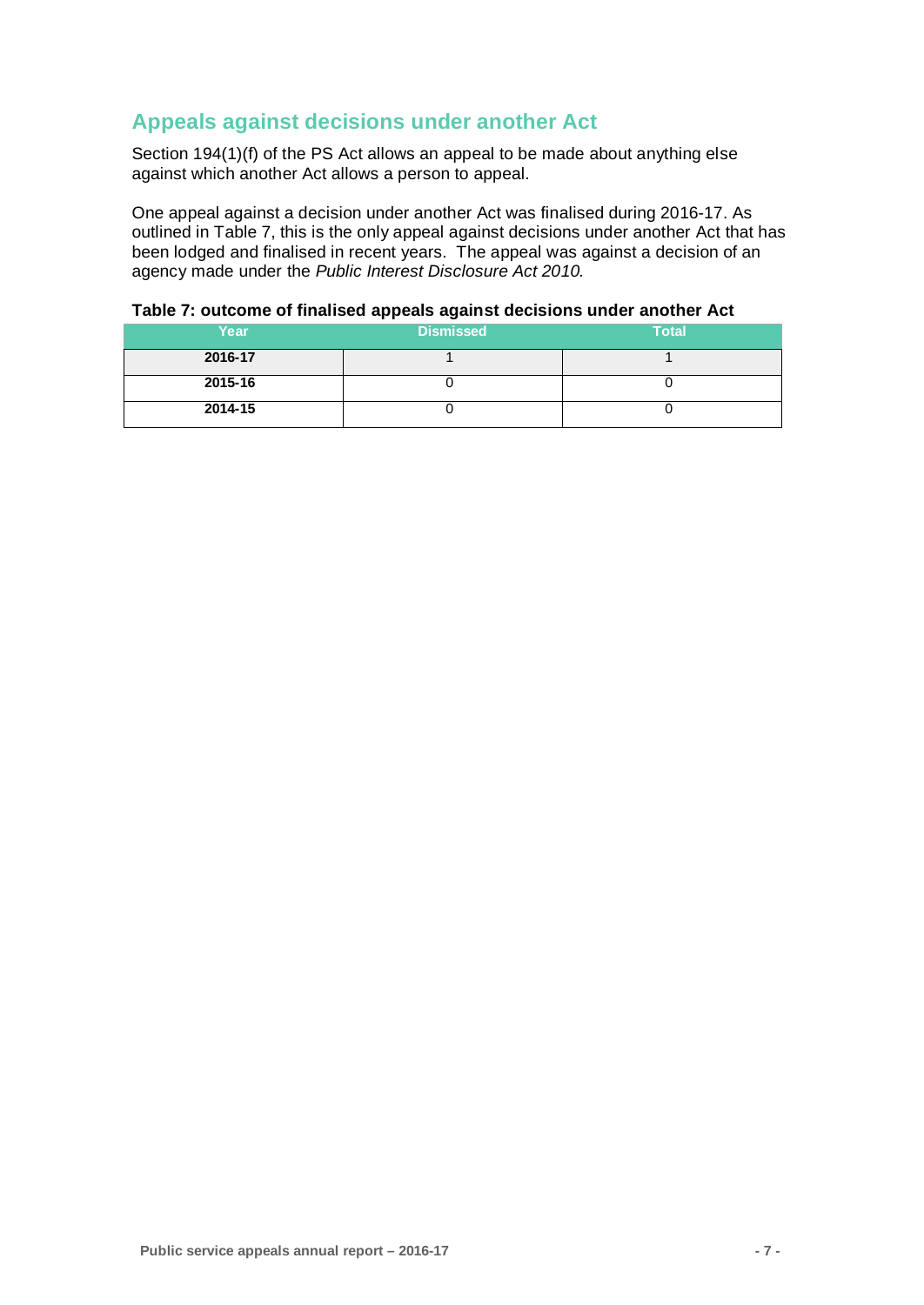<span id="page-11-0"></span>

|                                                      | Appeals against decision under a directive |                  |          |                     |                       |                         |               |                |
|------------------------------------------------------|--------------------------------------------|------------------|----------|---------------------|-----------------------|-------------------------|---------------|----------------|
| Agency                                               | <b>Allowed</b>                             | <b>Dismissed</b> | Lapsed   | Declined to<br>hear | No right of<br>appeal | Negotiated              | Withdrawn     | Total          |
| Department of Education and<br>Training              |                                            |                  |          |                     |                       |                         |               | $\overline{2}$ |
| Department of Justice and<br>Attorney-General        |                                            |                  |          |                     |                       |                         |               | 2              |
| Department of Natural<br><b>Resources and Mines</b>  |                                            |                  |          |                     |                       |                         | 1             |                |
| Department of Transport and<br>Main Roads            |                                            |                  |          |                     |                       |                         |               |                |
| Metro North Hospital and<br><b>Health Service</b>    |                                            |                  |          |                     | 4                     |                         |               | 2              |
| South West Hospital and<br><b>Health Service</b>     |                                            |                  |          |                     |                       |                         |               |                |
| <b>TAFE Queensland</b>                               |                                            |                  |          |                     |                       |                         |               |                |
| Total appeals against<br>decisions under a directive | $\Omega$                                   | $\overline{A}$   | $\Omega$ | $\overline{A}$      | 5                     | $\overline{\mathbf{A}}$ | $\mathcal{P}$ | 10             |

|                                                                       |              |                  |        | Appeals against discipline decisions |                       |              |                |              |
|-----------------------------------------------------------------------|--------------|------------------|--------|--------------------------------------|-----------------------|--------------|----------------|--------------|
| Agency                                                                | Allowed      | <b>Dismissed</b> | Lapsed | Declined to<br>hear                  | No right of<br>appeal | Negotiated   | Withdrawn      | <b>Total</b> |
| Cairns and Hinterland<br><b>Hospital and Health Service</b>           | 1            |                  |        |                                      | 1                     |              |                | 2            |
| Central Queensland Hospital<br>and Health Service                     |              | $\mathbf{1}$     |        |                                      |                       |              |                | 1            |
| Darling Downs Hospital and<br><b>Health Service</b>                   | $\mathbf{1}$ |                  |        |                                      |                       |              |                | $\mathbf{1}$ |
| Department of Communities,<br>Child Safety and Disability<br>Services | $\mathbf{1}$ | $\mathbf{1}$     |        |                                      |                       |              |                | 2            |
| Department of Education and<br>Training                               | $\mathbf{1}$ |                  |        | $\mathbf{1}$                         | $\mathbf{1}$          | $\mathbf{1}$ |                | 4            |
| Department of Health                                                  | $\mathbf{1}$ |                  |        |                                      |                       |              |                | $\mathbf{1}$ |
| Department of Justice and<br>Attorney-General                         |              |                  |        |                                      | $\mathbf{1}$          |              | 1              | 2            |
| Department of National<br>Parks, Sport and Racing                     | $\mathbf{1}$ |                  |        |                                      |                       |              |                | $\mathbf{1}$ |
| Department of Natural<br><b>Resources and Mines</b>                   |              |                  |        |                                      |                       | $\mathbf{1}$ |                | $\mathbf{1}$ |
| Department of Science,<br>Information Technology and<br>Innovation    |              | $\mathbf{1}$     |        |                                      |                       |              | $\mathbf{1}$   | 2            |
| Gold Coast Hospital and<br><b>Health Service</b>                      | $\mathbf{1}$ |                  |        |                                      |                       |              |                | 1            |
| Queensland Ambulance<br>Service                                       |              |                  |        |                                      |                       |              | $\mathbf{1}$   | 1            |
| Queensland Fire and<br><b>Emergency Services</b>                      | $\mathbf{1}$ |                  |        |                                      |                       |              | $\mathbf{1}$   | 2            |
| Queensland Treasury                                                   |              | $\mathbf{1}$     |        |                                      |                       |              |                | $\mathbf{1}$ |
| Metro North Hospital and<br><b>Health Service</b>                     |              | $\mathbf{1}$     |        |                                      |                       | 1            | $\overline{2}$ | 4            |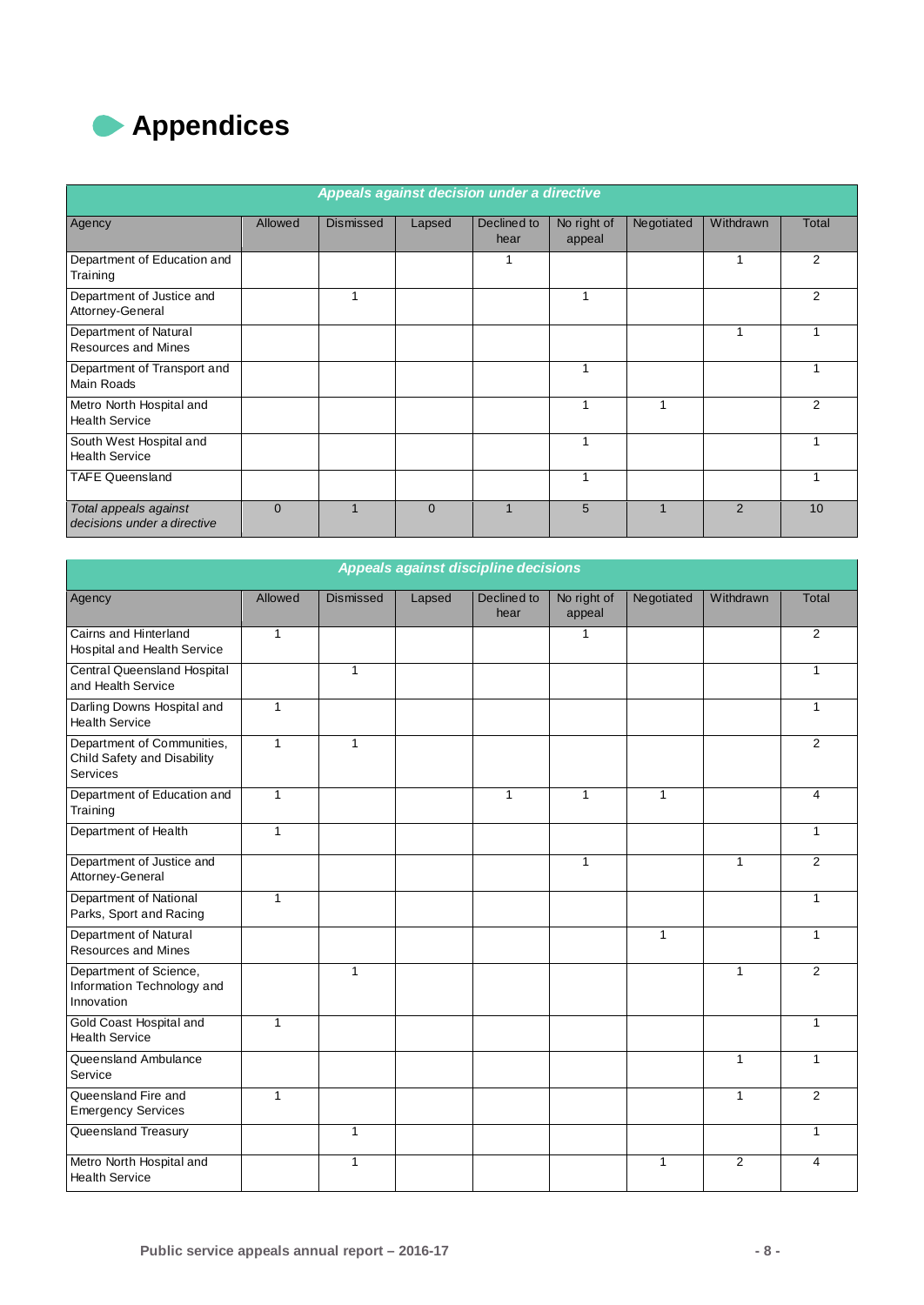| Metro South Hospital and<br><b>Health Service</b>    | 2  | 4  |                |   |                |   |    |
|------------------------------------------------------|----|----|----------------|---|----------------|---|----|
| North West Hospital and<br><b>Health Service</b>     |    |    |                |   |                |   |    |
| <b>State Library</b>                                 |    |    |                |   |                |   |    |
| Sunshine Coast Hospital and<br><b>Health Service</b> |    |    |                |   |                |   |    |
| Torres and Strait Hospital<br>and Health Service     |    |    |                |   |                |   |    |
| West Moreton Hospital and<br><b>Health Service</b>   |    |    |                |   |                |   |    |
| Wide Bay Hospital and<br><b>Health Service</b>       |    |    |                |   |                |   | 2  |
| Total appeals against<br>discipline decisions        | 10 | 13 | $\overline{0}$ | 3 | $\overline{4}$ | 9 | 40 |

| <b>Appeals against promotion decisions</b>          |                |                  |          |                     |                       |            |           |              |
|-----------------------------------------------------|----------------|------------------|----------|---------------------|-----------------------|------------|-----------|--------------|
| Agency                                              | Allowed        | <b>Dismissed</b> | Lapsed   | Declined to<br>hear | No right of<br>appeal | Negotiated | Withdrawn | <b>Total</b> |
| Darling Downs Hospital and<br><b>Health Service</b> |                |                  |          |                     |                       |            | 1         | 1            |
| Department Agriculture and<br><b>Fisheries</b>      |                |                  |          |                     |                       |            | 1         | 1            |
| Department of Education and<br>Training             |                |                  |          |                     |                       |            | 2         | 2            |
| Department of Housing and<br>Public Works           |                |                  |          |                     |                       |            |           | 1            |
| Department of Justice and<br>Attorney-General       | 1              | $\overline{2}$   |          |                     |                       |            | 1         | 4            |
| Department of Transport and<br>Main Roads           | $\mathbf{1}$   | $\overline{2}$   |          |                     | 1                     |            | 1         | 5            |
| Metro North Hospital and<br><b>Health Service</b>   |                | 1                |          |                     |                       |            |           |              |
| Metro South Hospital and<br><b>Health Service</b>   |                |                  |          |                     | 1                     |            |           | 1            |
| Queensland Treasury                                 |                | 1                |          |                     |                       |            |           | 1            |
| Total<br>appeals<br>against<br>promotion decisions  | $\overline{2}$ | $\overline{7}$   | $\Omega$ | $\Omega$            | $\overline{2}$        | $\Omega$   | 6         | 17           |

| <b>Appeals against transfer decisions</b>          |          |           |        |                     |                       |            |           |       |
|----------------------------------------------------|----------|-----------|--------|---------------------|-----------------------|------------|-----------|-------|
| Agency                                             | Allowed  | Dismissed | Lapsed | Declined to<br>hear | No right of<br>appeal | Negotiated | Withdrawn | Total |
| Department of Housing and<br><b>Public Works</b>   |          |           |        |                     |                       |            |           |       |
| West Moreton Hospital and<br><b>Health Service</b> |          |           |        |                     |                       |            |           |       |
| Total appeals against transfer<br>decisions        | $\Omega$ |           | 0      | $\Omega$            | $\Omega$              |            |           | 3     |